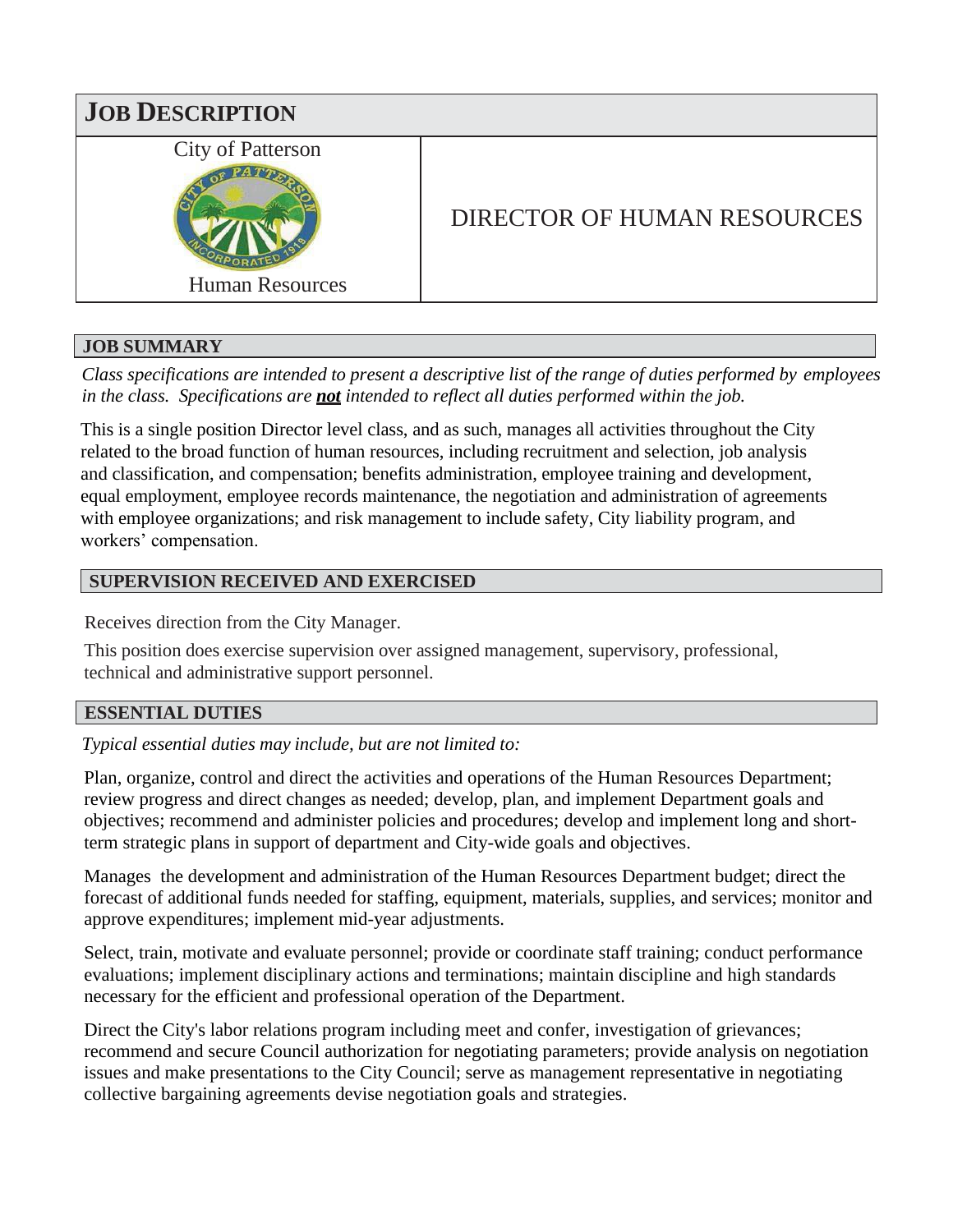Coordinate with employee associations, their leadership, business representatives and legal counsel to resolve employee and labor relations issues, including contract interpretation, problem solving, and complaint and grievance resolution.

Administer the City's risk management program to include processing liability claims against the City, preparing claim; and legal responses, participate in the defense of claims against the City; maintaining insurance certificates; attending risk management Board meetings as required; managing the City's Injury and Illness Prevention Plan; OSHA regulation; and other related risk management duties.

Administer the City's workers' compensation program to include claims processing and prevention, investigations, preparing reports for insurance carriers, represent the City at related hearings, and participation on the Safety Committee.

Coordinate, maintain, and direct the administration of City personnel policies, practices and procedures; advise employees, supervisors and managers in their interpretation; monitor developments and legislation related to human resource matters, evaluate their impact upon City operations and recommend and implement policy and procedural improvements.

Oversee the equal opportunity and diversity functions of the City, including recruitment outreach, training, state and federal reporting, referral of complaints for investigation, and consultation with supervisors and managers.

Oversee recruiting, testing, selection, classification and compensation activities; review and negotiate changes.

Oversee the employee benefits program; recommend and negotiate changes; consult with brokers and actuaries; recommend funding options to the City Manager.

.Represent the Department to outside groups and organizations; participate in outside community and professional groups and committees; provide technical assistance as necessary.

Research, prepare and present technical and administrative reports and studies to Council, commissions and a variety of committees; prepare written correspondence as necessary.

Perform related duties as assigned.

# **KNOWLEDGE, SKILLS, AND ABILITIES**

**Thorough knowledge of:** principles and practices of public human resources administration, including methods and techniques used in labor relations, negotiations, recruitment and selection, testing, classification and pay, salary and benefits administration, training and equal employment opportunity; principles and practices of labor relations in the public agency setting, including effective negotiating techniques.

**Working knowledge of:** principles and practices of leadership, motivation, team building and conflict resolution; principles and practices of organization, administration and employee management.

**Knowledge of:** basic budget preparation and administration; applicable federal, state and local laws and regulations; health, life, property, casualty and liability insurance coverages and workers' compensation law;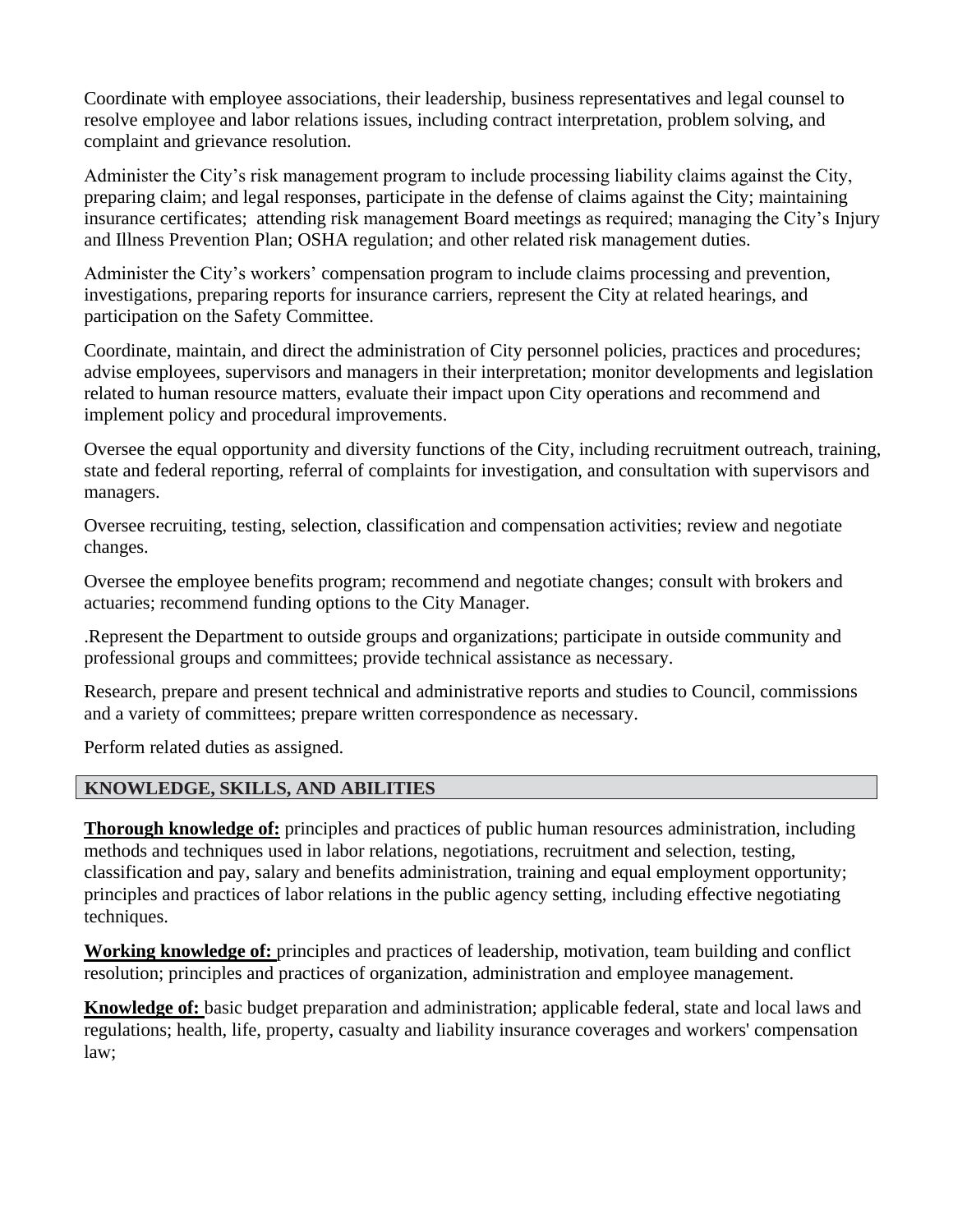**Ability to:** plan, direct and control the administration and operations of the Human Resources Department; prepare and administer department budgets; negotiate effectively and perform advanced professional level labor relations and employee relations work; analyze problems, identify alternative solutions, project consequences of proposed actions and implement recommendations in support of goals.

Develop and implement department policies and procedures; select, train, motivate and evaluate assigned personnel; interpret and apply Federal, State, local and department policies, procedures, laws and regulations; work with and control sensitive, confidential information.

Identify and respond to public and City Council issues and concerns; establish and maintain cooperative working relationships with those contacted in the course of work; exercise sound independent judgment within general policy guidelines and legal constraints; represent the interests of the City effectively in meetings with others; prepare clear, concise and competent analytical and technical reports, correspondence and other written materials.

Read, speak, write, and comprehend English to explain complex policies and instructions in plain language and to communicate effectively with elected officials, executives, other departments, agencies, employee organizations and the general public.

## **NECESSARY SPECIAL REQUIREMENTS**

Must be 18 years of age or older.

Must successfully pass pre-employment examinations which may include various position related background, reference, medical, physical agility, second language ability, certificate or license verifications.

Must be able to provide proof of U.S. citizenship or legal right to work in the United States.

## **MINIMUM QUALIFICATIONS**

**Education:** A Bachelor's degree from an accredited four-year college or university with major course work in business or public administration, human resources, industrial relations or a closely related field; a Masters' degree a plus.

**Experience:** Seven years of increasingly responsible experience in professional human resources work including three years of experience of Manager, Deputy Director or Director level responsibility. Experience in a public agency setting is desirable.

**License:** Possession of a driver's license at the appropriate level including necessary special endorsements required by the State of California may be required for some positions to perform the essential job functions of the position.

Required Certification: None

**Classification:** Director, Exempt, Confidential

## **PHYSICAL REQUIREMENTS**

**Environmental Conditions:** Work is performed in an office environment.

**Physical Conditions:** Position requires sitting, standing, walking, reaching, twisting, turning, kneeling, bending, grasping, and making repetitive hand movement in the performance of daily activities. Acute hearing is required when providing phone and personal services. Frequent reading and close up work.